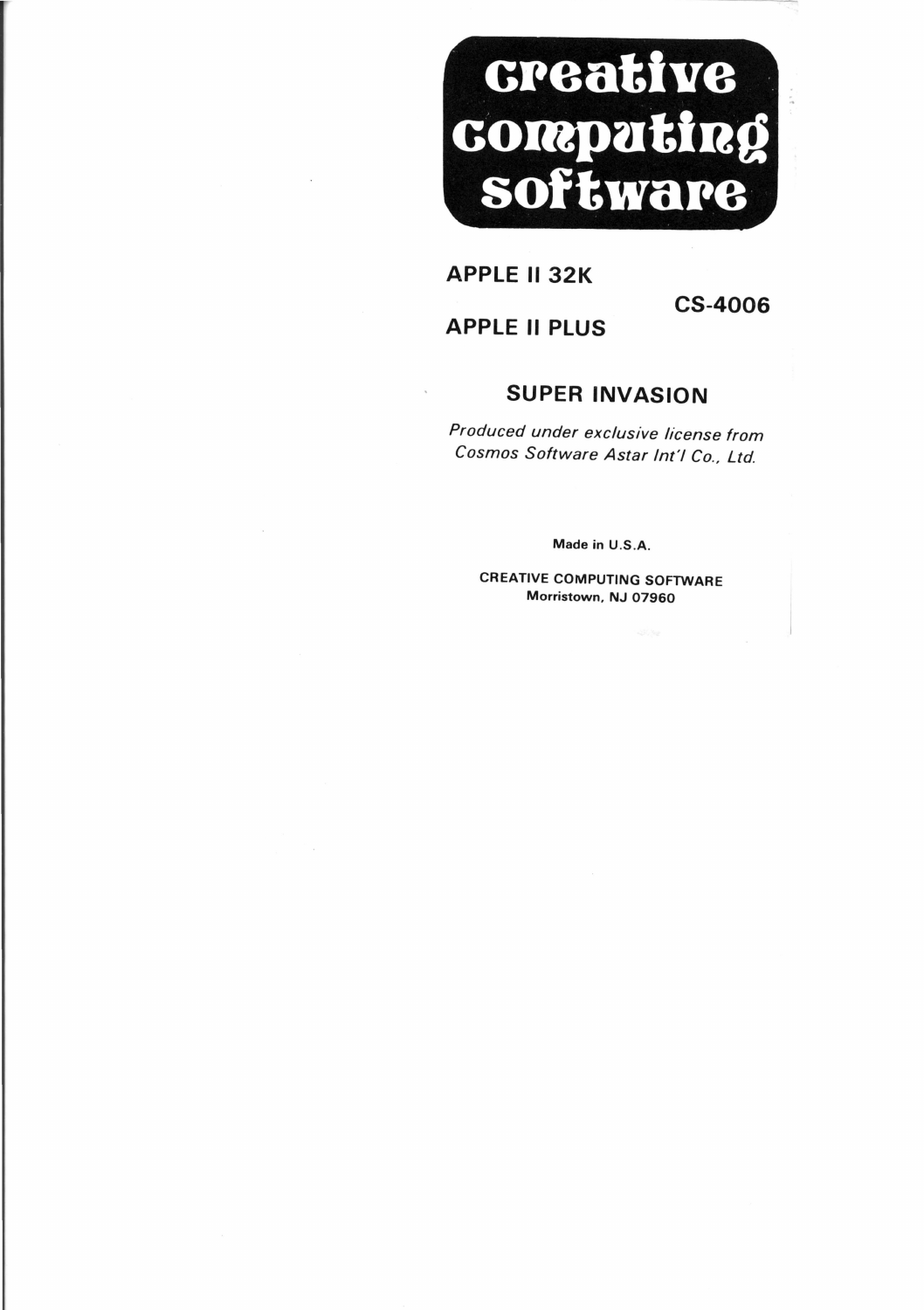APPLE Super Invasion is a unique real time game that utilizes the high resolution graphics capabilities of your APPLE. You control a laser turret at the bottom of the display with the game paddle. Move it right and left and behind obstacles to avoid the laser fire from attacking space creatures. The button on the game paddle is used to fire your laser. If you are lucky enough to destroy the first wave, a second wave attacks, and then a third and so on. The object is to get the highest number of points by destroying the space creatures.

#### **LOADING INSTRUCTIONS**

APPLE Super Invasion is a machine language program that is loaded from the monitor. Turn on the APPLE and press RESET. Enter: "200.6000R ". Remove the plug from the earphone jack on the tape recorder and press the PLAY button. When you hear the lead-in tone, put the plug back into jack and press the RETURN button on the computer. In a few seconds the message Super Invader will appear on the screen. The program will continue to load and when finished the \* monitor prompt will appear. Type in "280G" and hit RETURN. Super invasion will then execute.